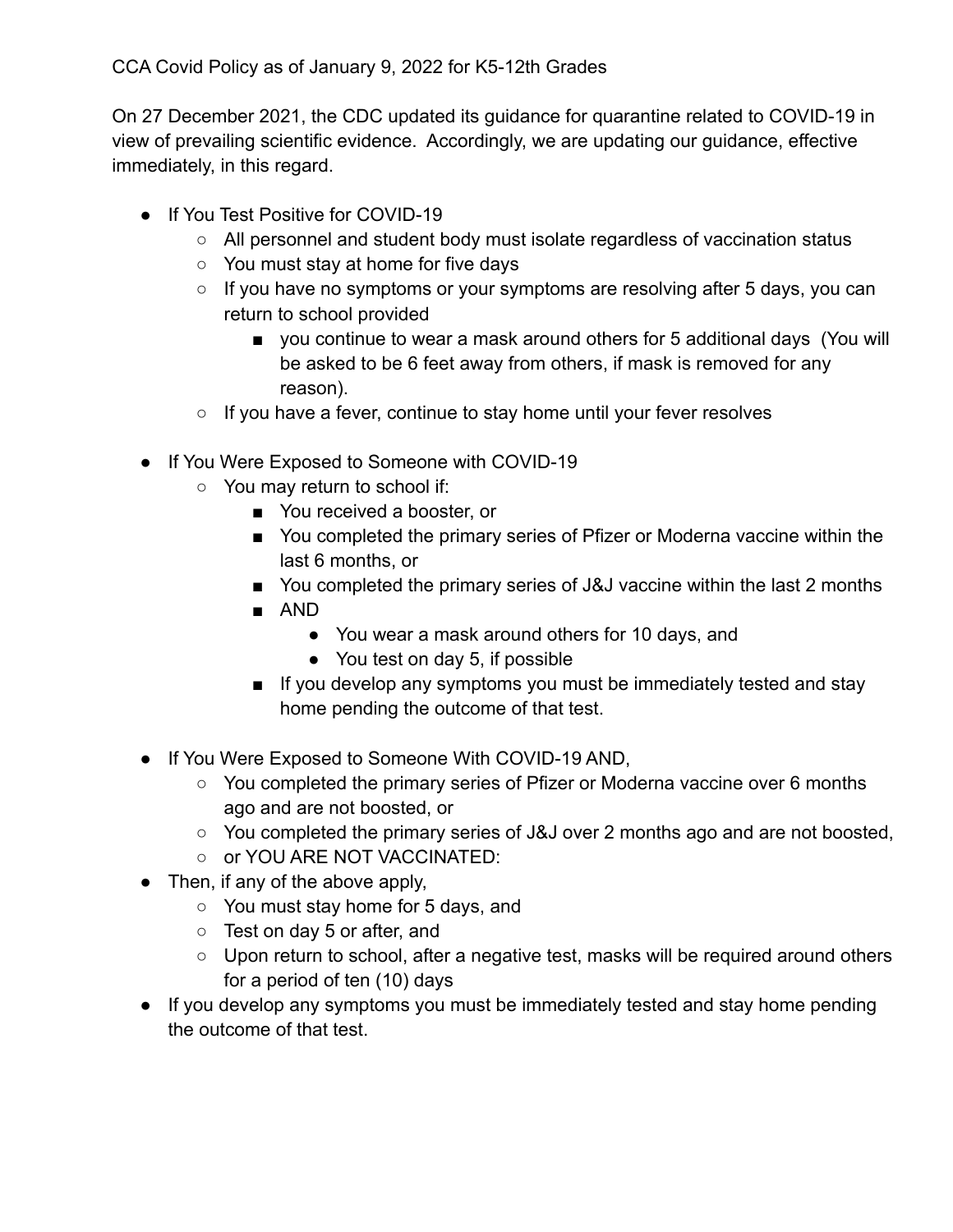# **COVID-19 ISOLATION AND QUARANTINE FLOWCHART FOR GENERAL POPULATION**

### **WHAT TO DO IF YOU TEST POSITIVE FOR COVID-19** REGARDLESS OF SYMPTOMS OR VACCINATION STATUS



## **If you are having symptoms of COVID-19 and waiting for your test results, stay home until you get your results.**

Source: <https://www.cdc.gov/media/releases/2021/s1227-isolation-quarantine-guidance.html>

<sup>1</sup> The 5 full days is a minimum and only applies to the general population which does not include healthcare personnel or certain special populations. <sup>2</sup> "Improving" requires absence of fever for 24 hours or more without fever relieving medications and at least a 50 percent improvement in all other symptoms with the exception of loss of taste and smell which may persist for weeks or months.

This guidance does not apply to immunosuppressed persons. Guidance for immunosuppressed persons is addressed in the link below. <https://www.cdc.gov/coronavirus/2019-ncov/your-health/quarantine-isolation.html>

**ALABAMA PUBLIC HEALTH**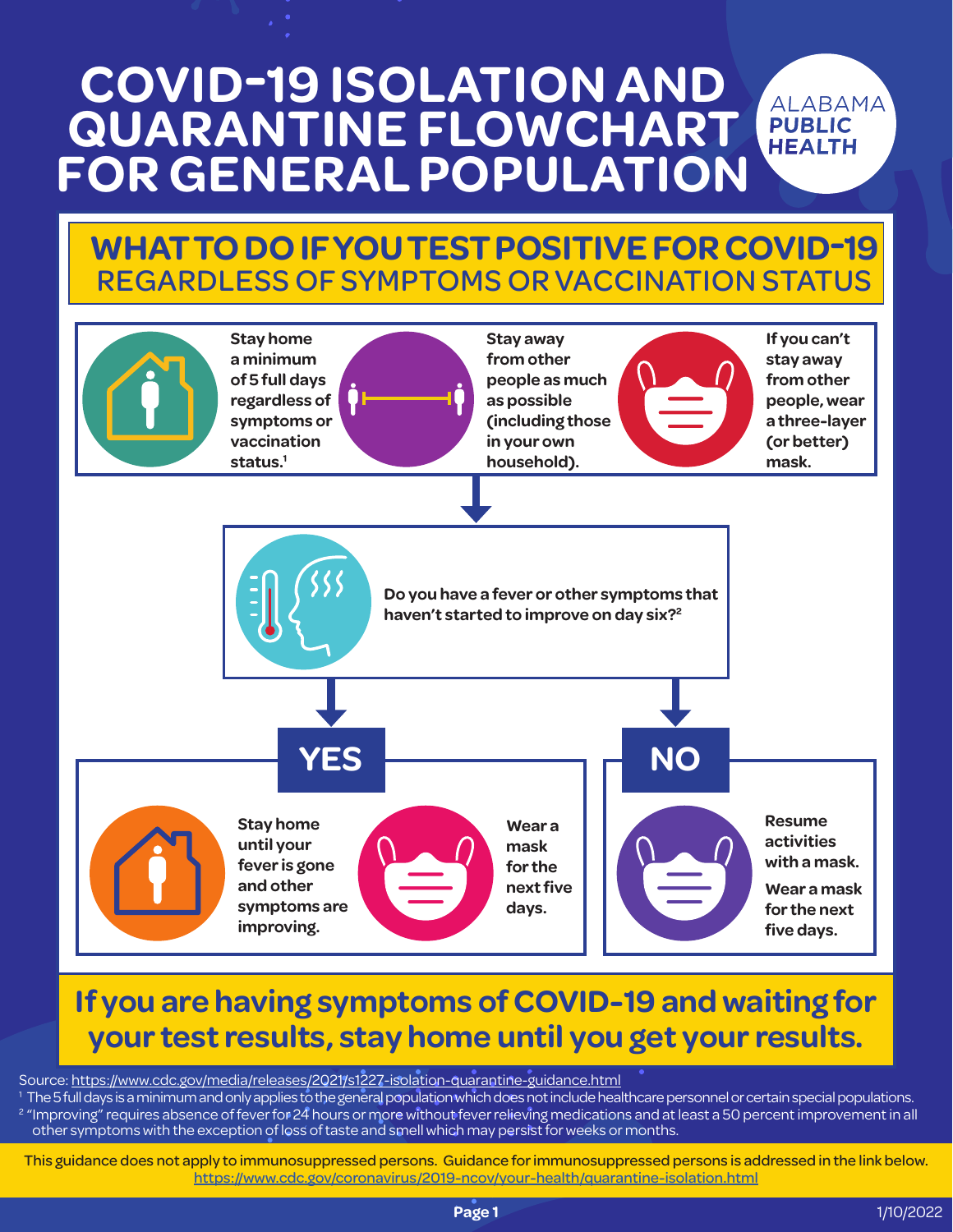#### **COVID-19 ISOLATION AND ALABAMA QUARANTINE FLOWCHART PUBLIC HEALTH FOR GENERAL POPULATION**

# **WHAT TO DO IF YOU WERE EXPOSED TO SOMEONE WHO HAS COVID-19**

AND YOUR COVID-19 VACCINES **ARE** UP-TO-DATE (QUARANTINE NOT REQUIRED)



Source:<https://www.cdc.gov/media/releases/2021/s1227-isolation-quarantine-guidance.html>

This guidance does not apply to immunosuppressed persons. Guidance for immunosuppressed persons is addressed in the link below. <https://www.cdc.gov/coronavirus/2019-ncov/your-health/quarantine-isolation.html>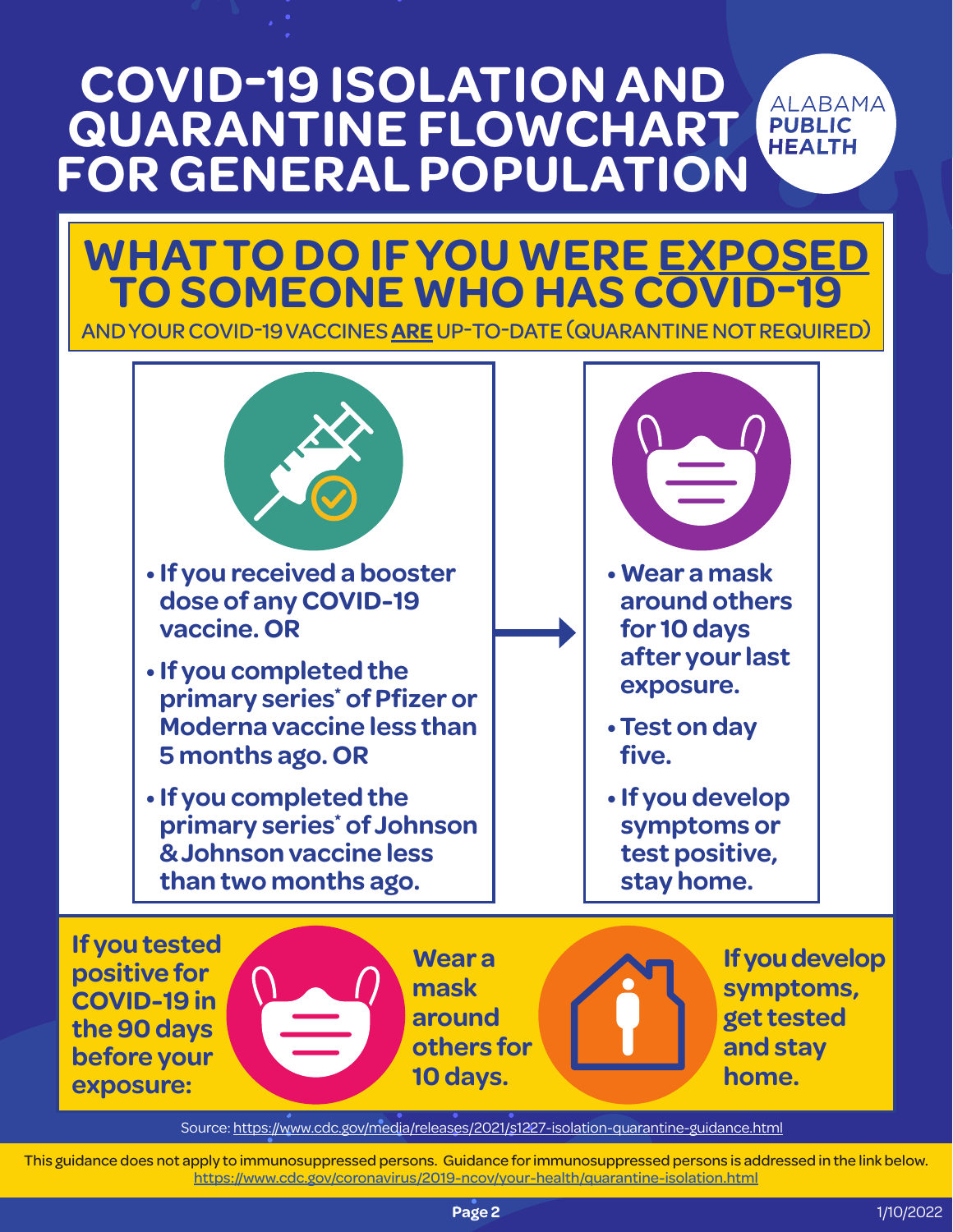#### **COVID-19 ISOLATION AND QUARANTINE FLOWCHART PUBLIC HEALTH FOR GENERAL POPULATION**

# **WHAT TO DO IF YOU WERE EXPOSED TO SOMEONE WHO HAS COVID-19**

AND YOU ARE UNVACCINATED OR YOUR VACCINES **ARE NOT** UP-TO-DATE (QUARANTINE)



- **If you are unvaccinated or only received one dose of Pfizer or Moderna. OR**
- **If you completed the primary series\* of Pfizer or Moderna vaccine more than 5 months ago. OR**
- **If you completed the primary series\* of Johnson & Johnson vaccine more than two months ago and no booster.**



**ALABAMA** 

- **Stay home for five days after your last exposure, then wear a mask around others for the next five days.**
- **Test on day 5, if negative, can come out of quarantine on day 6.**
- **If you develop symptoms or test positive, stay home and follow Isolation and Quarantine Guidance. Symptom onset date or date of positive test is Day 0.**

Source: <https://www.cdc.gov/media/releases/2021/s1227-isolation-quarantine-guidance.html>

- \*A primary series consists of one dose of Johnson & Johnson vaccine; or two doses of Moderna or Pfizer vaccine; or three doses of Moderna or Pfizer vaccine if you are immunocompromised.
- <sup>1</sup> The 5 full days is a minimum and only applies to the general population which does not include healthcare personnel or certain special populations. <sup>2</sup> "Improving" requires absence of fever for 24 hours or more without fever relieving medications and at least a 50 percent improvement in all other symptoms with the exception of loss of taste and smell which may persist for weeks or months.

This guidance does not apply to immunosuppressed persons. Guidance for immunosuppressed persons is addressed in the link below. <https://www.cdc.gov/coronavirus/2019-ncov/your-health/quarantine-isolation.html>